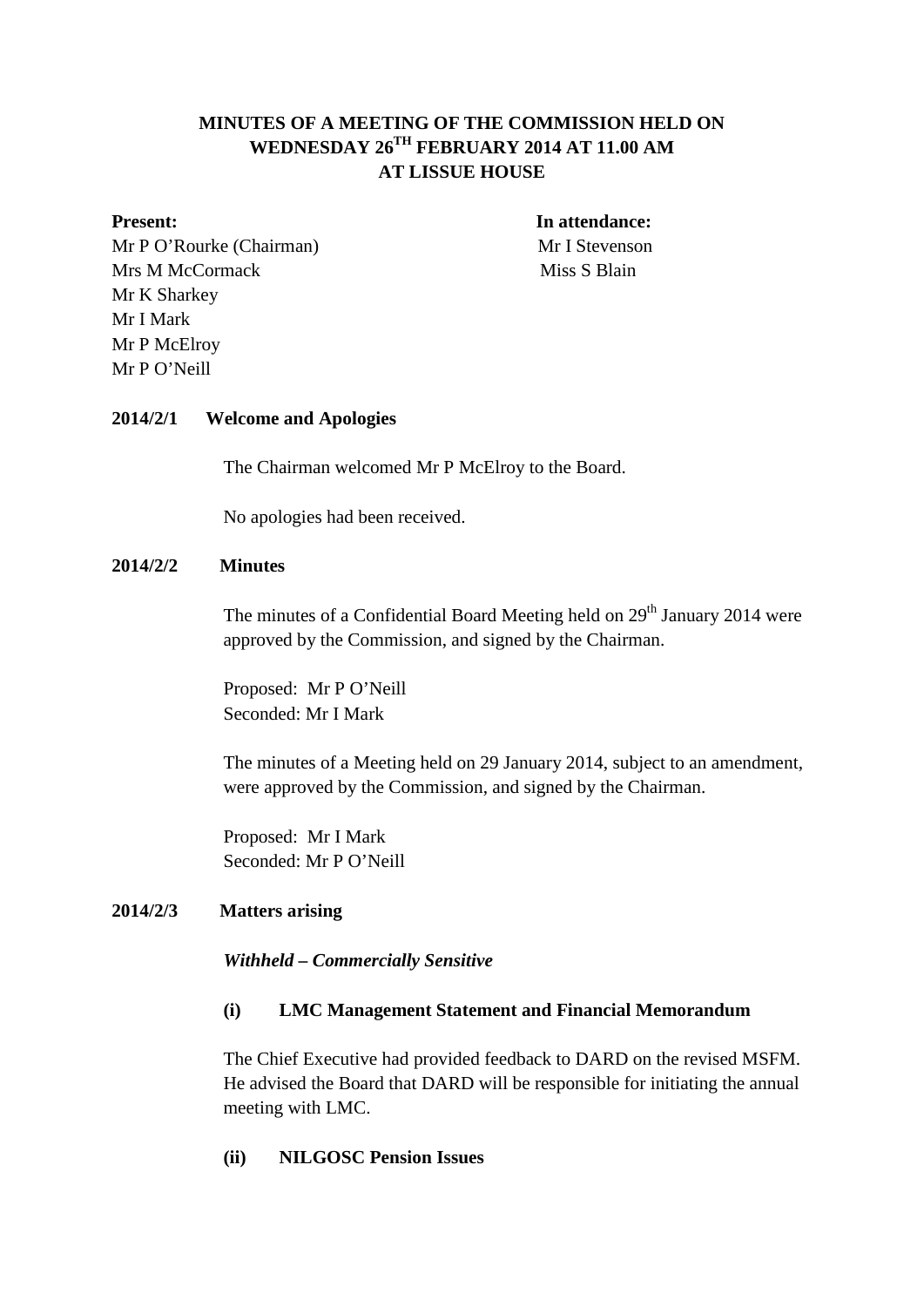The Chairman and Chief Executive met with Colette McMaster (DARD) to discuss pension issues. DARD has yet to formally respond to the letter sent by LMC.

## **(iii) Small Claim Against LMC**

The Chief Executive advised that the claim had been dismissed by the court, and that LMC had no case to answer.

# **(iv) LMC Board Self- Assessment**

The Chairman reminded Board Members to forward completed selfassessments in advance of the next Board Meeting.

**Action Point:** The Board will discuss a combined draft self-assessment document at the next Board Meeting.

# **(v) Draft LMC Strategic Plan 2014-17**

The Chief Executive advised that the draft LMC strategic plan had been forwarded to DARD.

## **2014/2/4 Audit Committee**

The Board had been circulated with copies of Mr J Noble's final report as Audit Committee Chairman. Mr I Mark had accepted the role of Interim Audit Committee Chairman for the February 2014 Audit Committee Meeting.

# **(i) Verbal Report of Audit Committee Meeting of 26 February 2014**

Mr I Mark reported on the main issues discussed at the audit committee meeting:

- Internal Audit Report has recorded a satisfactory opinion
- Progress on audit recommendations, including resolving corporation tax and designated reserves.

## **(ii) Appointment of Audit Committee Chairman**

The Board proposed that Mr P McElroy be appointed Audit Committee Chairman

Proposed: Mr I Mark Seconded: Mr P O'Neill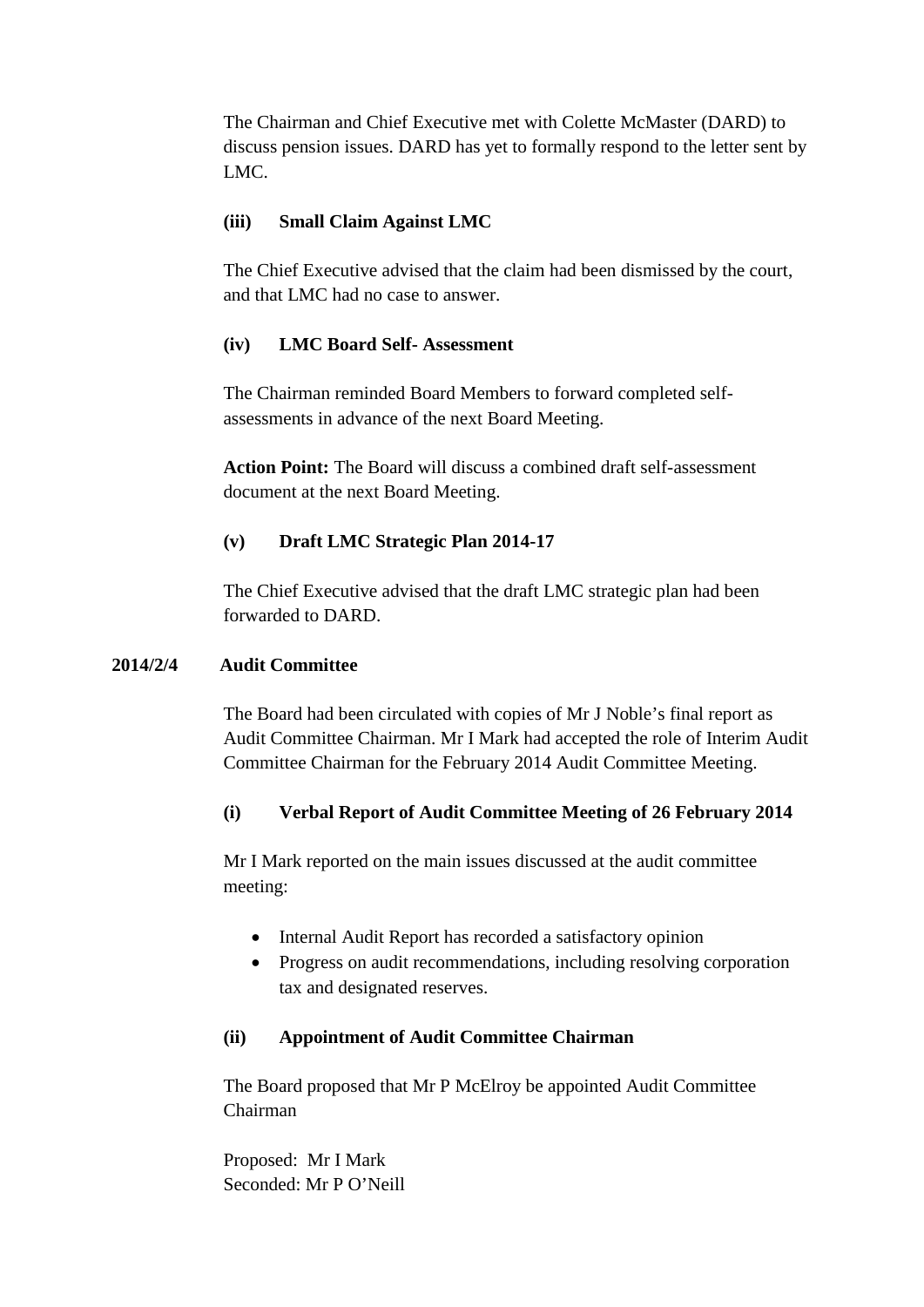No other proposals were made.

Mr P McElroy accepted the appointment.

**Action Point:** The Chief Executive will advise DARD and NIAO of the Board's decision, and arrange appropriate training.

## **2014/2/5 Beef Market Situation**

The Chief Executive briefed the Board on how beef prices had moved since before Christmas.

Mr P O'Neill (NIMEA Chief Executive) gave a presentation to the Board to outline the beef market situation and recent developments.

The Board discussed how LMC should respond to the current demands of the beef market.

The Board discussed a number of actions that could be pursued:

- Communication to producers regarding market requirements
- Educate and encourage the consumer on the value of the product
- Organise a conference to communicate with both producers and processors on the way forward, and how to improve market opportunities
- Produce a suite of material to help advise producers on how to produce in-spec product, e.g. leaflet, advert in farming press, instructional DVD, drop down box in electronic bulletin.

**Action Point:** The Chief Executive is to consider how these actions can be best taken forward.

*Mr P McElroy left the meeting at 12.20pm*

### **2014/2/6 Chairman's Report**

The Chairman reported on meetings he had attended since the last Board Meeting.

**(i) Meeting with DARD Sponsor Branch**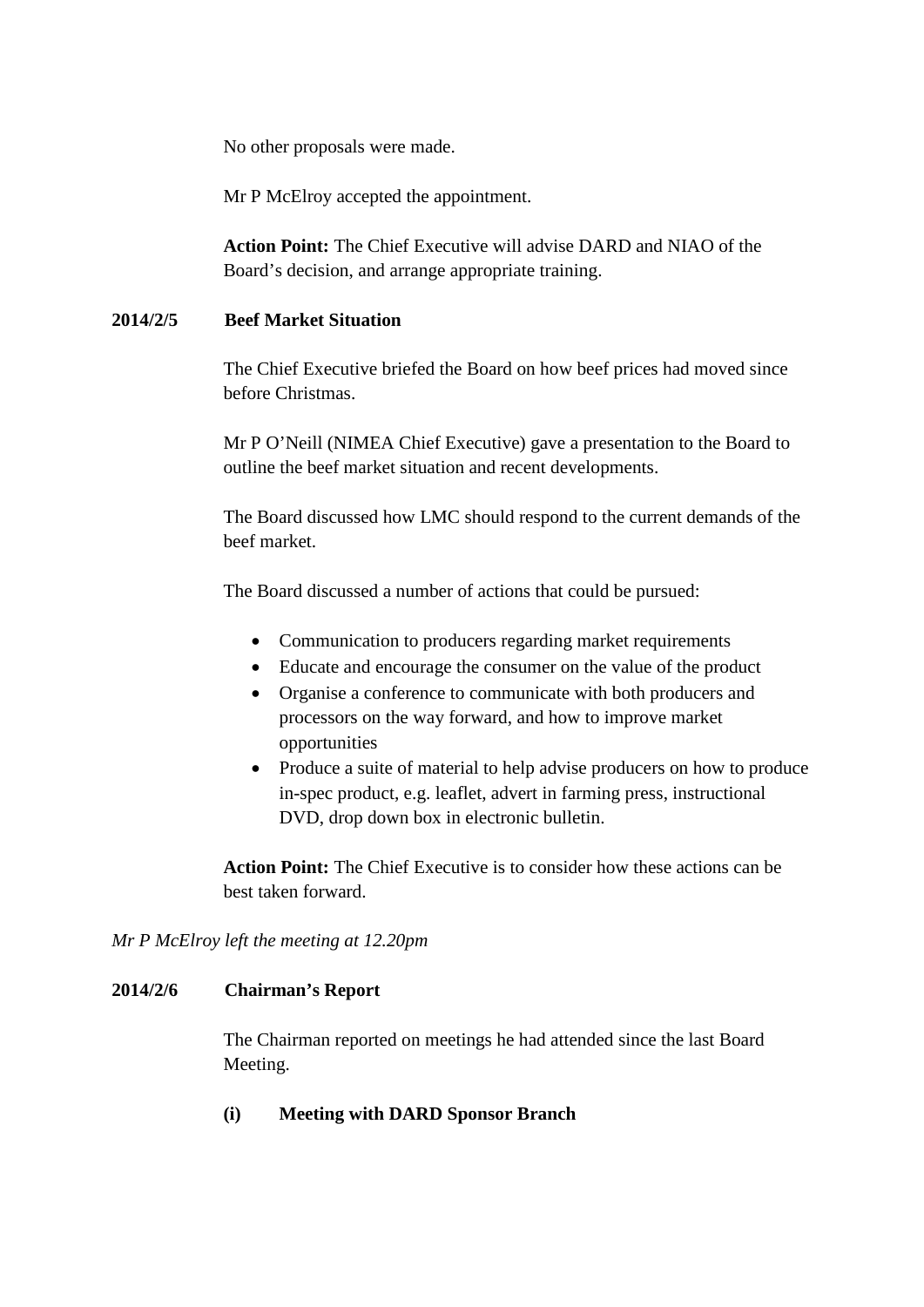The Chairman and Chief Executive had met with Colette McMaster (DARD) to discuss NILGOSC Pension (2014/4//2/3iii), and also Board succession issues.

**Action Point:** The Chief Executive will formally write to DARD to continue to draw attention to the imminent issue of Board succession.

The Chairman had also met with Colette McMaster and Mr P McElroy to introduce the new Board Member to LMC.

*Withheld – Commercially Sensitive*

## **2014/2/7 Chief Executive's Report**

## **(i) LMC Property Management**

The Chief Executive circulated a paper outlining his proposal for a Property Manager role. He anticipated that this could be a development opportunity for a member of the senior management team.

**Action Point:** The Board supported the Chief Executive's proposal, and asked him to identify how to proceed in consultation with EEF.

*Mrs M McCormack left the meeting at 12.55pm*

## **(ii) DARD Internal Audit**

The Chief Executive advised the Board that Internal Audit had made a recommendation to DARD sponsor branch regarding the LMC Board Papers.

**Action Point:** The Board agreed to circulate draft Board Papers to DARD at the same time as Board Members.

# **(iii)** GHG Conference  $26^{th}$  March 2014

**Action Point:** Board Members are to advise the Chief Executive if they wish to attend the conference.

### **(iv) IMS World Meat Congress 14-16 June 2014**